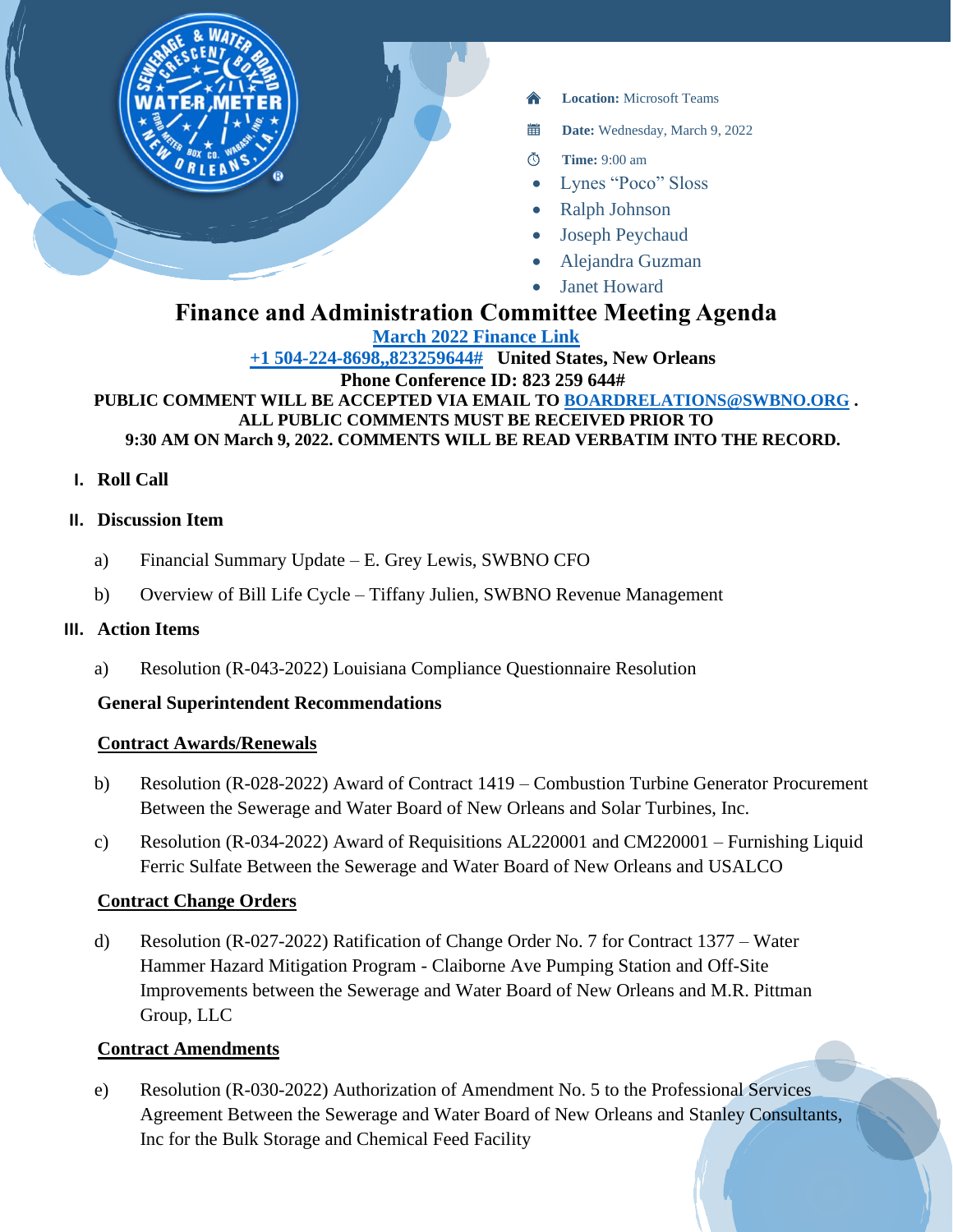

- **Location:** Microsoft Teams
- **Date:** Wednesday, March 9, 2022
- **Time:** 9:00 am
- Lynes "Poco" Sloss
- Ralph Johnson
- Joseph Peychaud
- Alejandra Guzman
- Janet Howard
- f) Resolution (R-029-2022) Authorization of Amendment No. 4 to the Professional Services Agreement Between the Sewerage and Water Board of New Orleans and Jacobs Engineering Group Inc for Engineering Services for Power Frequency Converter at the Carrollton Water Plant
- g) Resolution (R-033-2022) Authorization of Amendment No. 4 to the Professional Services Agreement Between the Sewerage and Water Board of New Orleans and NY & Associates Inc for Water Line Replacement Program

#### **Interagency Agreements**

h) Resolution (R-031-2022) Authorization of Easement Agreement for Drainage Pumping Station No. 11 Rights-of-Way Between the Sewerage and Water Board of New Orleans and the Secretary of the Army, acting by and through the Contracting Officer, Real Estate Division, U.S. Army District, New Orleans District

# **IV. Information Items**

- a) FEMA February 2021 Report
- b) Procurement Executive Director's Approval of Contracts of \$1,000,000.00 or less

# **V. Public Comment**

**Public comments received until 30 minutes after the presentation of the Agenda will be read into the record.**

# **VI. Adjournment**

**This teleconference meeting is being held pursuant to and in accordance with the provisions of Section 4 of Proclamation Number JBE 2020-30, extended by Proclamation 17 JBE 2022, pursuant to Section 3 of Act 302 of 2020.**